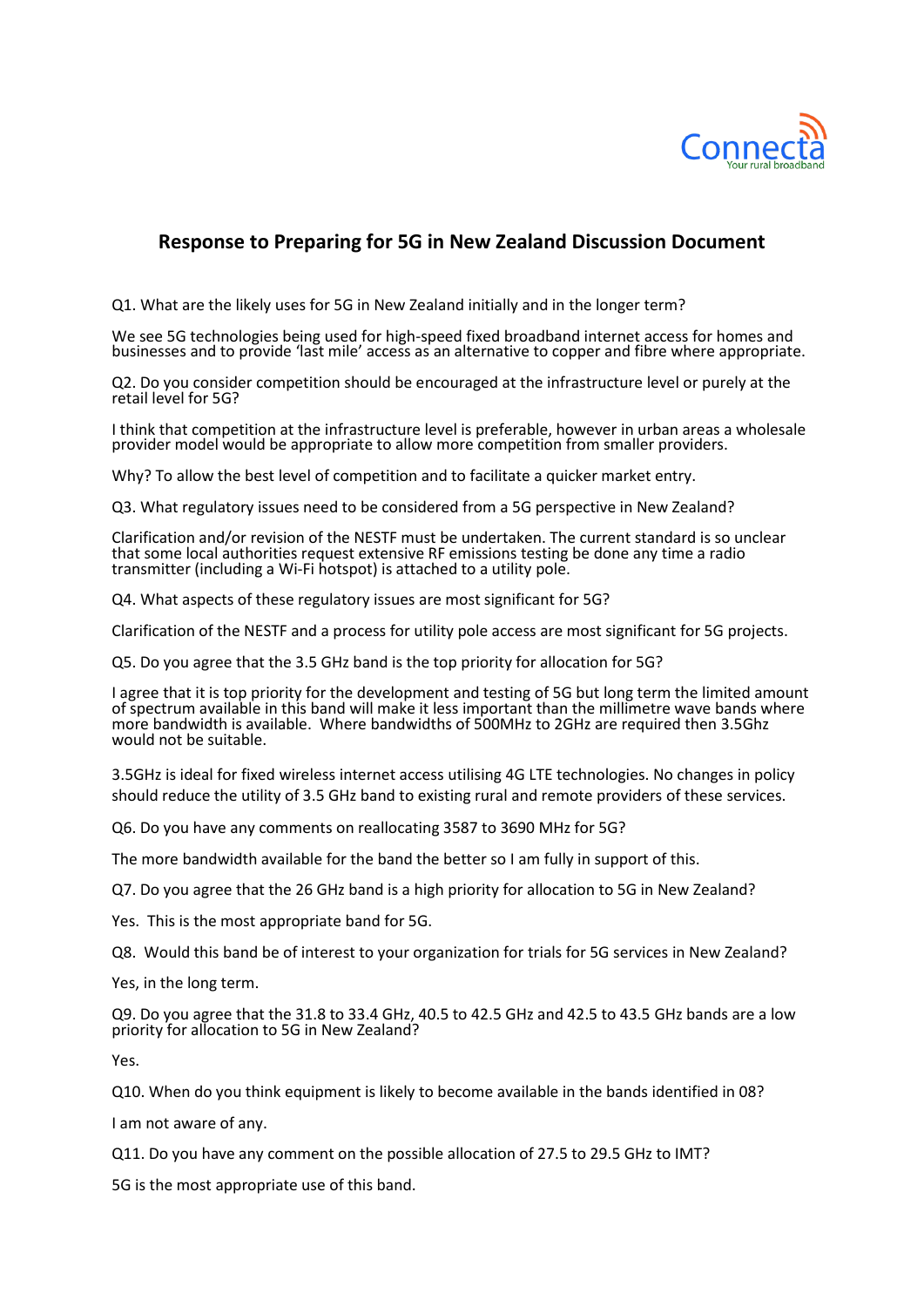Q12. Is there demand for alternative uses other than IMT of the 1400 MHz band? If so, what uses?

Fixed wireless.

Q13. When is the demand likely to require consideration of reallocation of the 1400 MHz band for IMT, if at all?

Existing L-band linking users should be prepared to migrate to L-band linking compatible with an IMT channel plan from 2019.

Q14. Is there a need for more sub 1 GHz spectrum for IMT/5G?

Yes.

Q15. If so, how should we deal with radio microphones in the 600 MHz band?

Sub 1 GHz spectrum could be reserved for rural and remote use, avoiding conflicts with the majority radio microphone users.

Q16. When is the demand likely to require reallocation of the 600 MHz band to IMT, if at all?

From 2019

Q17. Which allocation methodology should be used for allocating spectrum bands identified for use with 5G? Why?

I believe that a combination of auction and a managed spectrum park model should be used to ensure that smaller regional providers are not disadvantaged.

Q18. Should different allocation mechanisms be used for rights for regional providers and national providers? Why?

Providers wishing to acquire a national spectrum block for private use should compete via auction for that block. By winning, they have the long-term right to exclude others from using the spectrum, which they may choose to use only in areas where population density will support its commercial use.

Regional providers should be administratively allocated spectrum with criteria favouring providers with existing networks and revenue to support a build.

Q19. Should deployment of 5G technology be specified for some or all bands? If not, why not?

Technology should only be specified where not doing so would limit the utility of neighbouring spectrum blocks. In areas of low population density, regional providers should be able to use whatever technologies they choose as long as that use does not impact on users wishing to implement 5G.

Q20. What implementation requirements should be specified and how should these be expressed? – time, extent, etc

No implementation requirements should be specified for blocks sold at auction, provided that significant blocks are also available for administrative allocation. Administrative allocation of spectrum should only be done for providers with existing networks, customer bases, and financial support to begin implementing a production network immediately. Administrative allocations that do not progress towards a pre-agreed build plan within eighteen months of allocation should be withdrawn.

Q21. What should be the consequence of non-implementation – lose spectrum, additional payment, other

Non-implementation of administratively allocated blocks should result in the loss of spectrum.

Q22. Should the implementation requirements be different for regional and national providers?

Implementation requirements should be a condition of administrative allocations, but not of auction blocks, provided the majority of spectrum in each band is administratively allocated.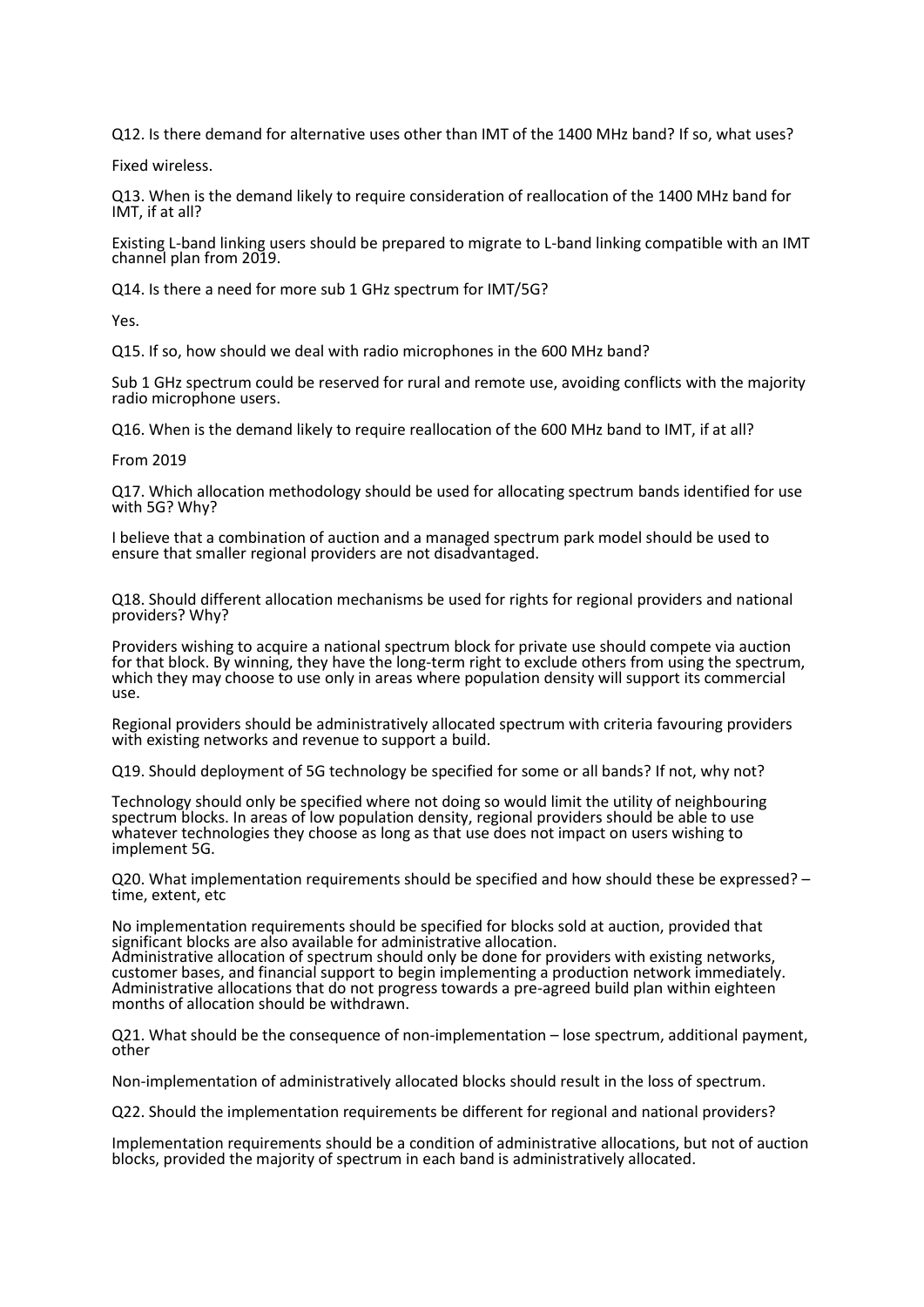Q23. Should acquisition limits be imposed on 5G bands? If so, what should these be and why?

No retail provider should be allowed to acquire more than 25% of any band, and this should be subject to timely implementation. This will ensure that wholesale-only providers have adequate spectrum to offer robust urban & rural products without disadvantaging retail providers competing on cost.

Q24. Should acquisition limits be imposed for regional providers? If so, what should these be and why?

Acquisition limits should be applied to all retail providers proportionate to the number of operators in the region. The maximum for one operator should be 50% of regionally allocated blocks.

Q25. What term should be used for management rights suitable for 5G? Why?

A minimum ten year term should be applied to 5G management rights to reflect the fast-moving technology.

Q26. Should the 5G bands be replanned as TDD bands or some bands or parts of bands be retained as FDD? Why?

10MHz of the 600MHz band should be assigned as TDD for IEEE 802 in rural areas. The balance should be offered as FDD to match existing sub-GHz band plans.

The 3.5 GHz band should be replanned as TDD to most efficiently use the spectrum.

Millimeter bands should be replanned as TDD to most efficiently use the spectrum.

Q27. What bandwidth should be used as the basis for allocation? Why?

The 600 MHz band should be offered with a basis of 5 MHz bandwidth to match existing sub-GHz band plans.

The 3.5 GHz band should be offered with a basis of 10 MHz bandwidth to compromise between efficiency and fair distribution of spectrum.

Millimeter bands should be offered with a basis of 100 MHz bandwidth to compromise between efficiency and fair distribution of spectrum.

Q28. What out of band emission limits should apply to management rights when first created for allocation? Why?

Out of band emission limits to suit the 5G air interface should be applied to management rights to ensure the most efficient possible use of the spectrum.

Q29. Should out of band emission limits be different if the band is technology neutral? If so, what out of band emission limits should be applied?

No. Even in technology neutral bands, 5G compatible limits should be implemented to ensure the most efficient possible use of the spectrum.

Q30. How should interference between adjacent frequency 5G TDD networks be managed? Should this be the same for all frequency bands?

It should be up to providers with adjacent 5G TDD networks to manage their own interference.

Q31. How should interference between different technologies within the same band be managed, if bands are technology neutral?

Using 5G compatible (and most restrictive) out of band emission limits will eliminate the potential for interference between different technologies within the same band.

Q32. Should regional uses be provided for in the 3.5 GHz band plan? Why?

Yes. 3.5 GHz is an additive band for national mobile network operators which will be used in much the same way 2.3 and 2.5 GHz bands are used. On the other hand, 3.5 GHz is currently important to regional operators as a radio access technology. No changes in policy should reduce the utility of 3.5 GHz band to existing rural and remote providers

Q33. If allowed in the 3.5 GHz band, how could this be managed or facilitated?